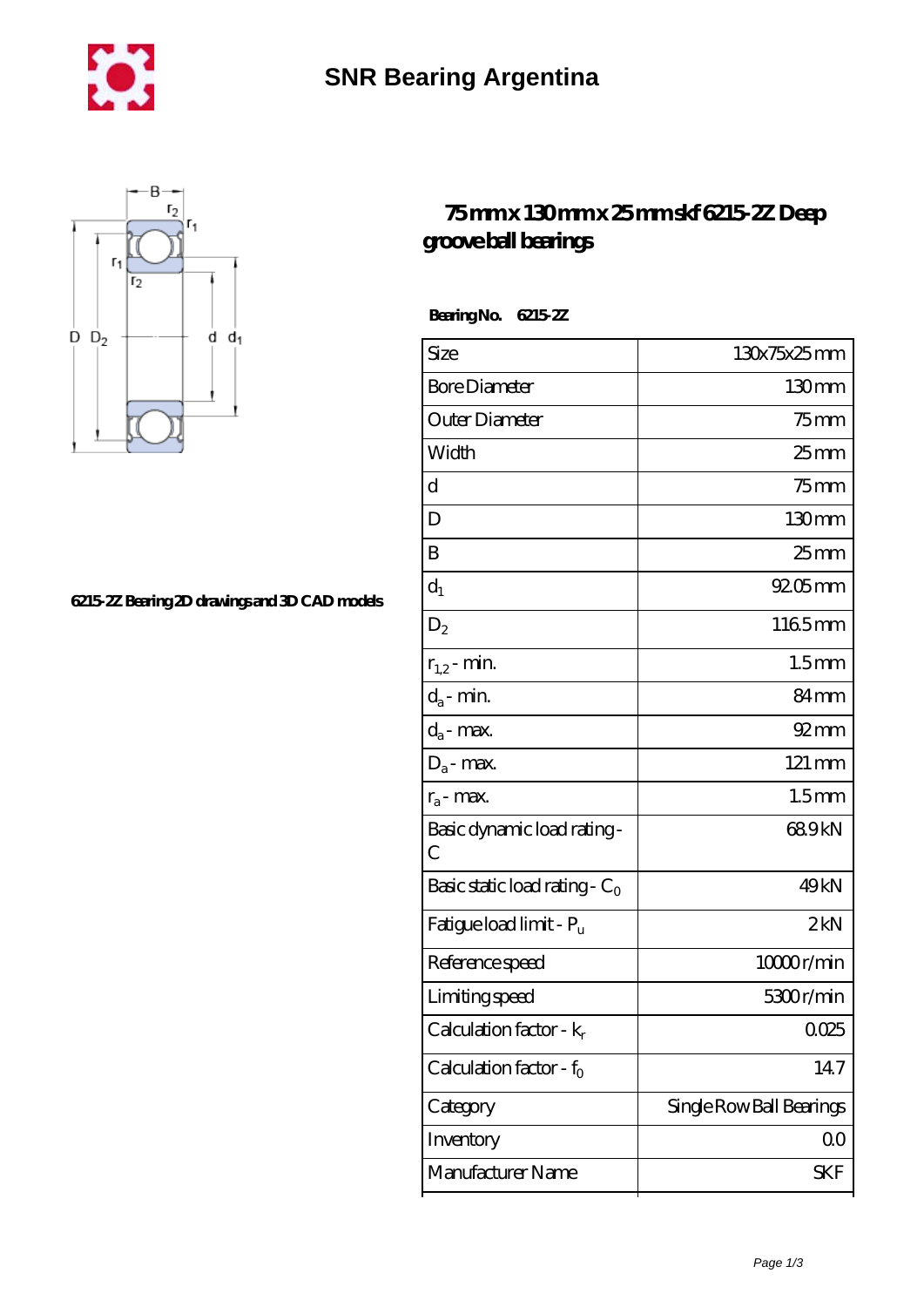

## **[SNR Bearing Argentina](https://m.chilcotinlodge.com)**

| Minimum Buy Quantity               | N/A                                                                                                                                                                                             |
|------------------------------------|-------------------------------------------------------------------------------------------------------------------------------------------------------------------------------------------------|
| Weight / Kilogram                  | 1.26                                                                                                                                                                                            |
| Product Group                      | <b>BOO308</b>                                                                                                                                                                                   |
| Enclosure                          | 2 Metal Shields                                                                                                                                                                                 |
| Precision Class                    | ABEC 1   ISO PO                                                                                                                                                                                 |
| Maximum Capacity / Filling<br>Slot | No                                                                                                                                                                                              |
| Rolling Element                    | <b>Ball Bearing</b>                                                                                                                                                                             |
| Snap Ring                          | No                                                                                                                                                                                              |
| <b>Internal Special Features</b>   | No                                                                                                                                                                                              |
| Cage Material                      | <b>Steel</b>                                                                                                                                                                                    |
| Internal Clearance                 | CO-Medium                                                                                                                                                                                       |
| Inch - Metric                      | Metric                                                                                                                                                                                          |
| Long Description                   | 75MM Bore; 130MM<br>Outside Diameter; 25MM<br>Outer Race Diameter; 2<br>Metal Shields; Ball Bearing;<br>ABEC 1   ISO PQ No Filling<br>Slot; No Snap Ring No<br><b>Internal Special Features</b> |
| Category                           | Single Row Ball Bearing                                                                                                                                                                         |
| <b>UNSPSC</b>                      | 31171504                                                                                                                                                                                        |
| Harmonized Tariff Code             | 8482105068                                                                                                                                                                                      |
| Noun                               | Bearing                                                                                                                                                                                         |
| <b>Keyword String</b>              | Ball                                                                                                                                                                                            |
| Manufacturer URL                   | http://www.skf.com                                                                                                                                                                              |
| Manufacturer Item Number           | 6215-2Z                                                                                                                                                                                         |
| Weight/LBS                         | 277                                                                                                                                                                                             |
| Bore                               | 2953Inch   75 Millimeter                                                                                                                                                                        |
| Outside Diameter                   | 5.118Inch   130Millimeter                                                                                                                                                                       |
| Outer Race Width                   | 0.984 Inch   25 Millimeter                                                                                                                                                                      |
| $d_1$                              | $9205$ <sub>mm</sub>                                                                                                                                                                            |
| $D_2$                              | 1165mm                                                                                                                                                                                          |
| $r_{1,2}$ min.                     | 1.5 <sub>mm</sub>                                                                                                                                                                               |
|                                    |                                                                                                                                                                                                 |